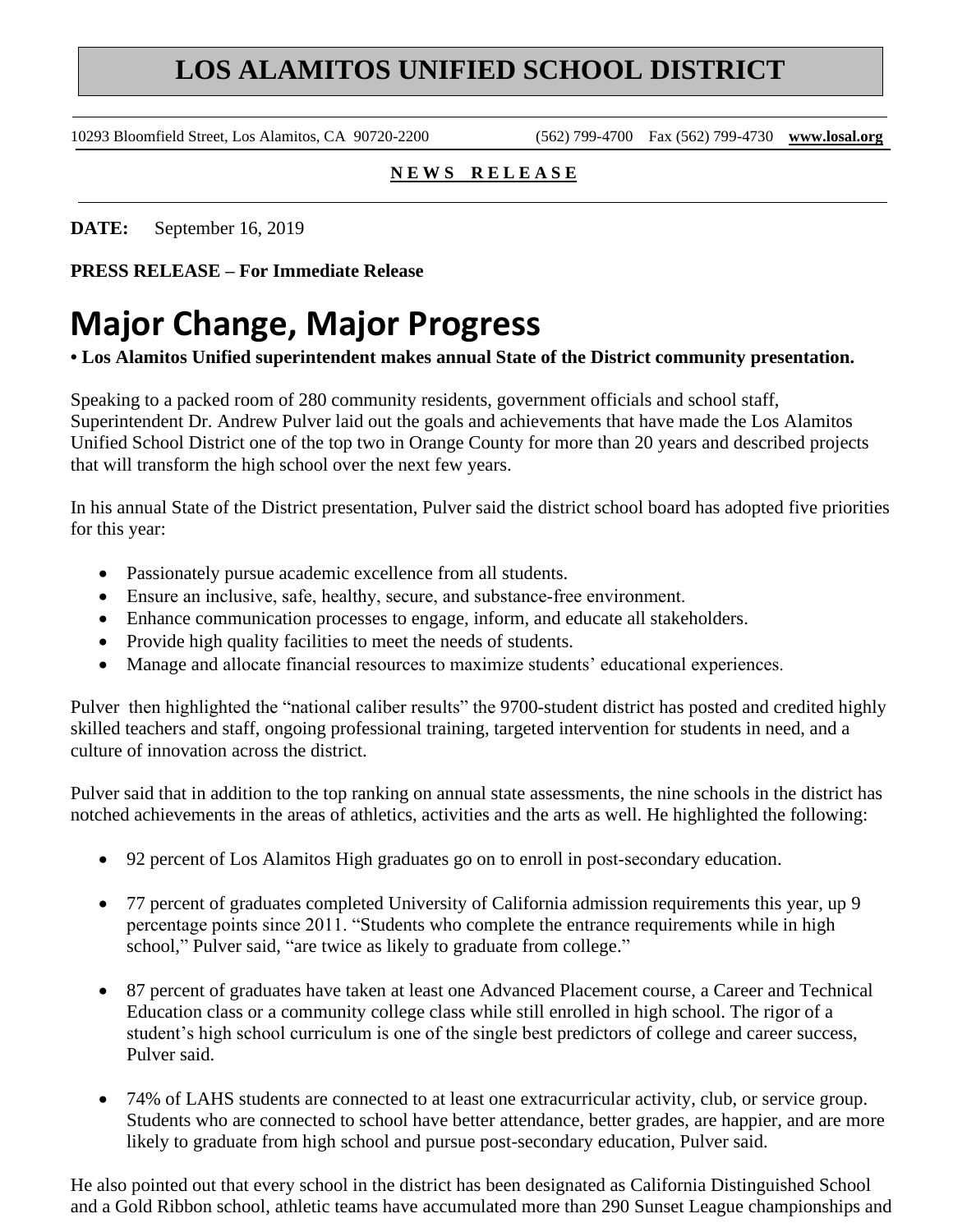more than 20 CIF championships, and arts programs also won honors and championships as well, including the Los Alamitos High show choirs that have been national champs for nine consecutive years.

As strong as these achievements are, Pulver said, the district is committed to doing better. "We believe that 100% of our students can be proficient, connected to school and the community, and complete college entrance requirements." In fact, he said, 30 classrooms in grades 3‐5 have scored at 100% proficient on state testing in at least one content area in the last two years.

As part of the district's goal of ensuring an inclusive and safe environment, Pulver said, a Human Relations Task Force made up of community members and school staff is developing recommendations for strengthening district policies and programs to promote diversity of perspectives and the dignity of every person in the areas of professional development for teachers and administrators, hiring practices, discipline and restorative practices, parent and community education, and use of social media.

While celebrating current achievements, Pulver said, the district is also looking to the future with an ambitious implementation of the \$97-million Measure G bond issue approved by voters last year. Four major projects are underway for the 51-year-old Los Alamitos High School campus:

- Replacement nearly complete of deteriorating electrical and data transmission infrastructure with up-to-date underground systems.
- Replacement of the inadequate pool with a \$9.2-million aquatics center capable of supporting competitive swim, dive and water polo teams. The center will open in Fall 2020.
- Construction of an 83,000-square-foot, three-story classroom building that will transform the front of the Cerritos Avenue campus and allow for removal of 26 deteriorating, inadequate portable classrooms. The \$52-million facility will open in Fall 2022.
- Construction of a new gymnasium that, in concert with the old facility, will be able to support the school's extensive athletic program when it opens in 2023.

In addition, Pulver said, the district is replacing elementary school playgrounds across the district and building new restroom facilities at Los Alamitos and Hopkinson elementary schools.

Pulver took time in his presentation to honor the district's Heroes of the Heart, "special people who go above and beyond to make Los Alamitos Unified a great place for students to learn, grow, and thrive." The volunteers represented all schools and the district itself and for many years have helped students in ways ranging from being room parents, to leading the PTA, to organizing fund raising to benefit the entire district. Those recognized included:

- **Carol Manning** ‐ Hopkinson
- **Laura Hall** ‐ Weaver
- **Jenny Platt**‐ Lee
- **Jennifer Arvizu‐** LAE
- **Janet Murphy**  Rossmoor
- **Leanne Voigt** ‐ McGaugh
- The Global Culture Education Foundation Oak
- **Lee Nestlerode** ‐ McAuliffe
- **Maureen Wauters**  LAHS
- **Rob Wigod** ‐ Los Alamitos USD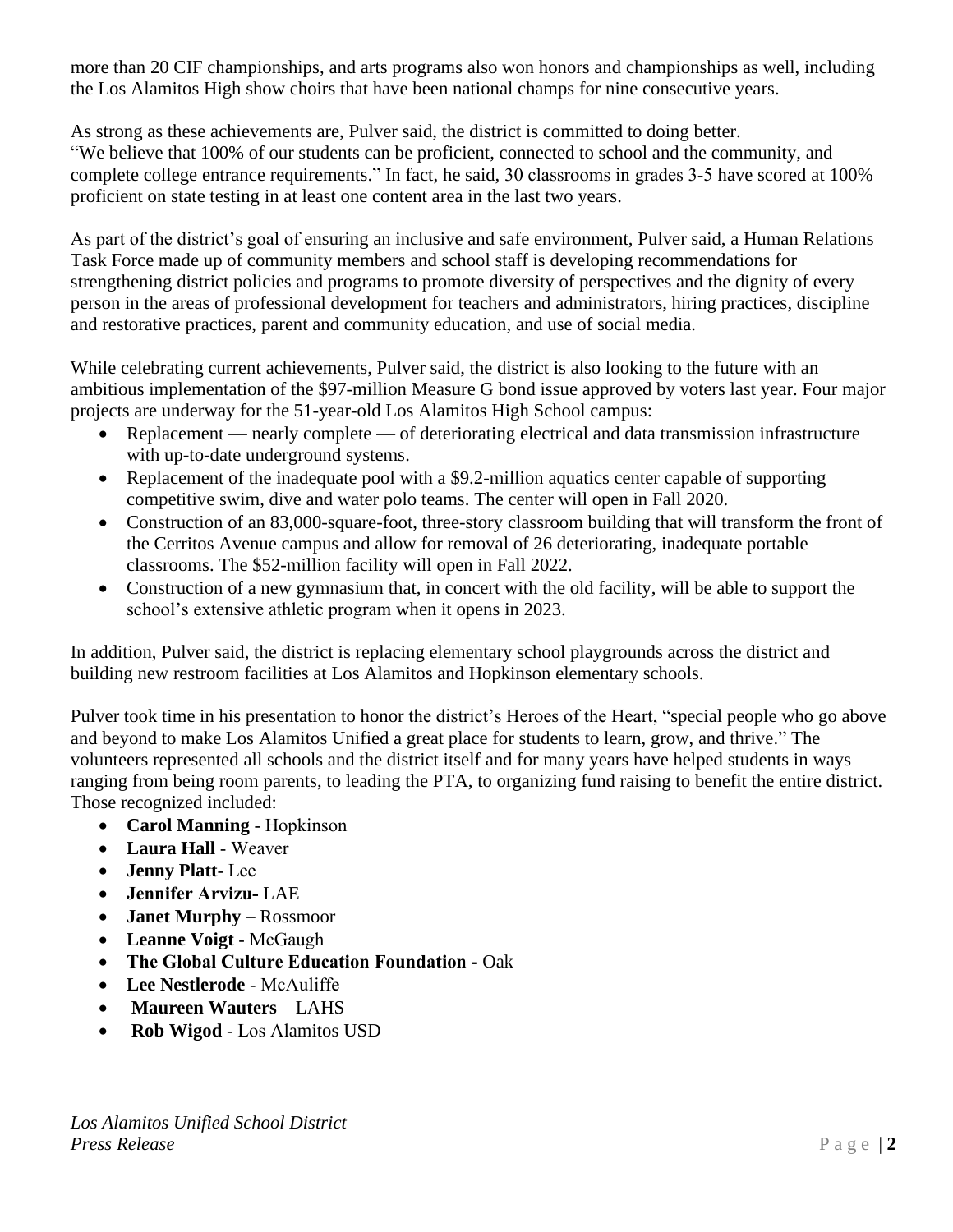The State of the District event at the Navy Golf Club in Cypress was hosted by the Los Alamitos Education Foundation, a nonprofit organization that raises funds to support local schools. This year the foundation donated \$115,000 to support academic and arts programs and mental health services.

The event was underwritten by donations from corporate sponsors, including Alamitos Eye Care, Adams Photography, BNSF Railway, Erickson-Hall Construction, Knowland Construction Services, National Geographic Learning/Cengage Learning, Oranje Builders, Pacific West Energy Solutions, Rachlin Partners, RS Crum Inc., Sean Payne Certified Financial Planner, Southland Credit Union, Terracon, TGR Geotechnical, Universal Asphalt, West Coast Air, and Westgroup Designs.



**Superintendent Dr. Andrew Pulver reviews district academic goals and progress.**